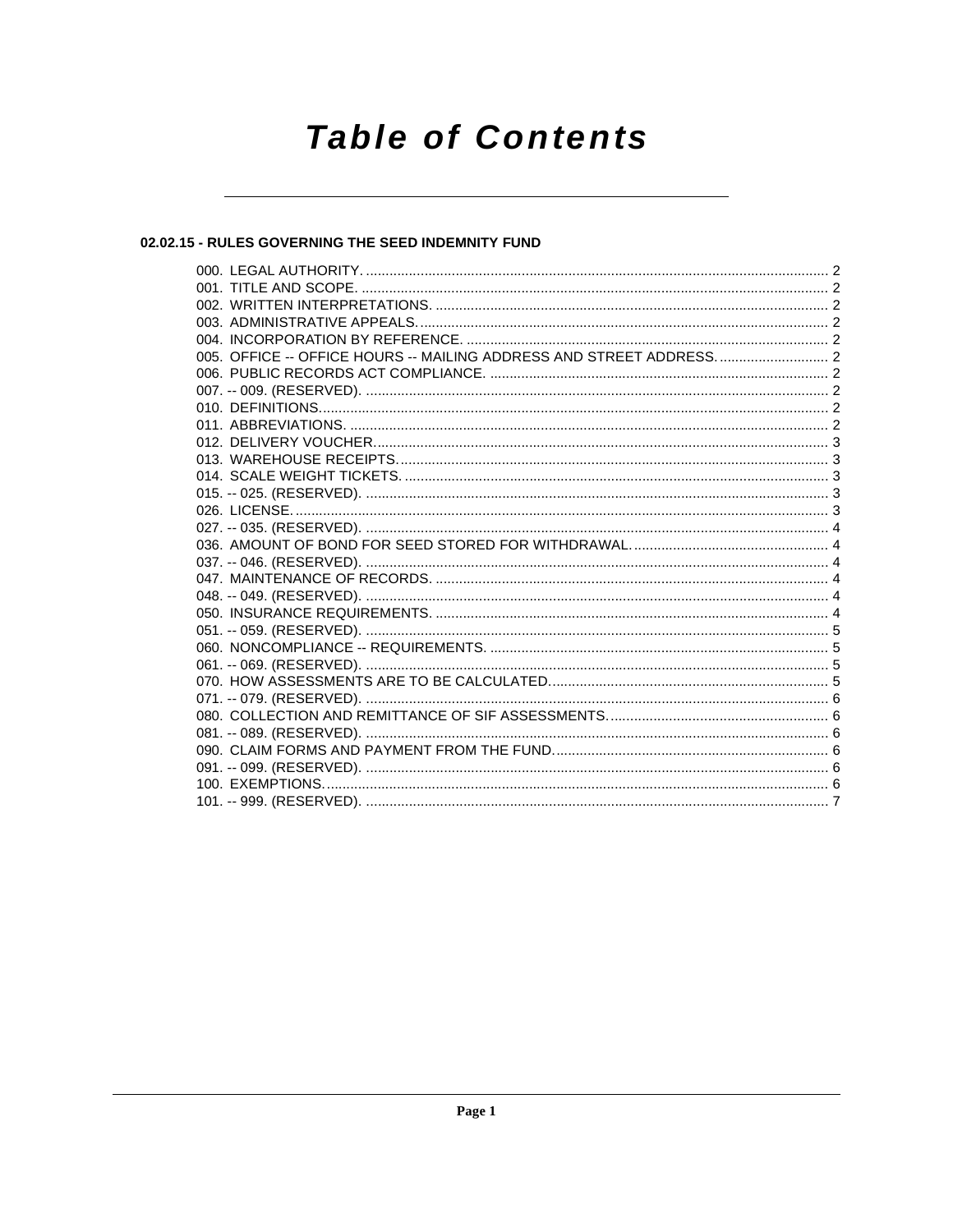#### **IDAPA 02 TITLE 02 CHAPTER 15**

## **02.02.15 - RULES GOVERNING THE SEED INDEMNITY FUND**

#### <span id="page-1-1"></span><span id="page-1-0"></span>**000. LEGAL AUTHORITY.**

This chapter is adopted under the legal authority of Title 22, Chapter 51, Section 22-5129, Idaho Code. (4-2-03)

### <span id="page-1-2"></span>**001. TITLE AND SCOPE.**

**01. Title**. The title of this chapter is IDAPA 02.02.15, "Rules Governing the Seed Indemnity Fund".  $(4-2-03)$ 

**02. Scope**. These rules clarify the procedure for licensing, collection and remittance of assessments, determining claim value, maintaining electronic records, use of electronic scales and remedies of the ISDA for non-<br>(4-2-03) compliance.

## <span id="page-1-3"></span>**002. WRITTEN INTERPRETATIONS.**

There are no written interpretations of these rules. (4-2-03)

#### <span id="page-1-4"></span>**003. ADMINISTRATIVE APPEALS.**

There is no provision for administrative appeals before the Idaho State Department of Agriculture under this chapter. Hearing and appeal rights are pursuant to Title 67, Chapter 52, Idaho Code. (4-2-03)

#### <span id="page-1-5"></span>**004. INCORPORATION BY REFERENCE.**

No documents are incorporated by reference in this chapter. (4-2-03)

#### <span id="page-1-6"></span>005. OFFICE -- OFFICE HOURS -- MAILING ADDRESS AND STREET ADDRESS.

**01. Office**. The central office of the Idaho State Department of Agriculture is located at 2270 Old ary Road, Boise, Idaho 83712. (4-2-03) Penitentiary Road, Boise, Idaho 83712.

**02. Office Hours**. Office hours are 8 a.m. to 5 p.m., Mountain Standard Time, Monday through Friday, olidays designated by the state of Idaho. (4-2-03) except holidays designated by the state of Idaho.

**03. Mailing Address**. The mailing address for the central office is Idaho State Department of Agriculture, PO Box 790, Boise, Idaho 83701. (4-2-03)

**04. Telephone Number**. The telephone number of the central office is (208) 332-8500. (4-2-03)

**05. Fax Number**. The fax number of the central office is (208) 334-2170. (4-2-03)

#### <span id="page-1-7"></span>**006. PUBLIC RECORDS ACT COMPLIANCE.**

These rules are public records and are available for inspection and copying at the ISDA.  $(4-2-03)$ 

#### <span id="page-1-8"></span>**007. -- 009. (RESERVED).**

#### <span id="page-1-11"></span><span id="page-1-9"></span>**010. DEFINITIONS.**

<span id="page-1-10"></span>**011. ABBREVIATIONS.**

The Idaho State Department of Agriculture adopts the definitions set forth in Section 22-5102, Idaho Code. In addition, as used in this chapter, "type" means the class of seed (i.e. foundation, certified, registered, noncertified).  $(4-2-03)$ 

| 01. | <b>GAAP.</b> Generally Accepted Accounting Principles. | $(4-2-03)$ |
|-----|--------------------------------------------------------|------------|
| 02. | <b>ISDA.</b> Idaho State Department of Agriculture.    | $(4-2-03)$ |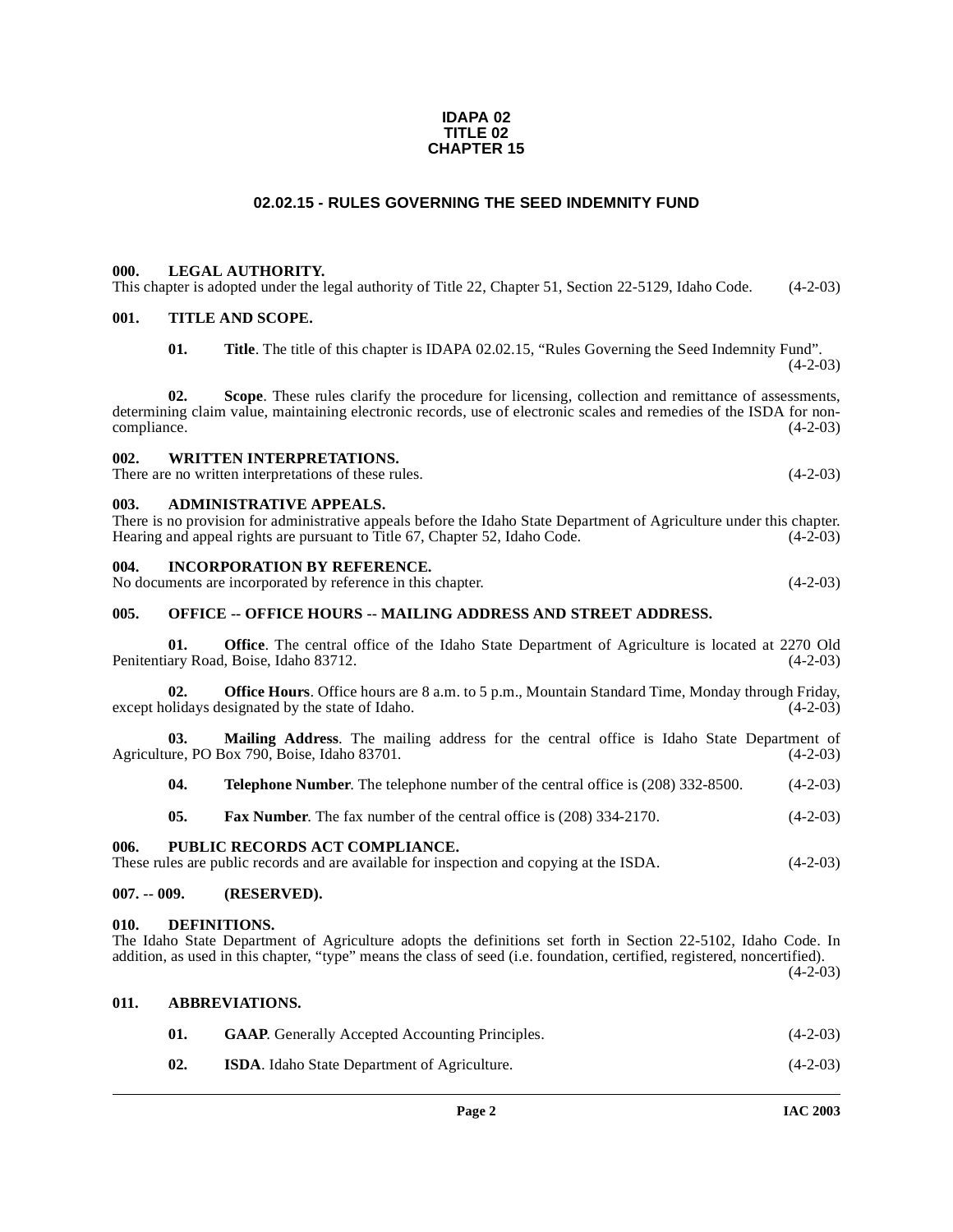- **03. SIF**. The Idaho Seed Indemnity Fund. (4-2-03)
- <span id="page-2-5"></span>**04. USPS**. United States Postal Service. (4-2-03)

## <span id="page-2-0"></span>**012. DELIVERY VOUCHER.**

If there are no receipts or scale weight tickets issued at the time of seed crop delivery, a delivery voucher may be issued. A delivery voucher is a document that may be used as written evidence of transfer in accordance with Section 22-5102(16), Idaho Code, evidencing delivery of producer's seed crop to seed buyer and shall include but is not  $\lim \begin{bmatrix} 4-2-03 \end{bmatrix}$ 

<span id="page-2-8"></span>**01. Producer**. This shall include the full name, address and phone number of the producer. (4-2-03)

<span id="page-2-12"></span><span id="page-2-10"></span>**02. Seed Buyer**. This shall include the full name, address and phone number of the seed buyer.

 $(4-2-03)$ 

**03. Ship To**. This shall include the full name, address and phone number of the seed facility that the b is to be transferred. (4-2-03) seed crop is to be transferred.

**Transportation Company**. This shall include the name, address and phone number of the transportation company delivering the seed crop to the seed facility. The truck, trailer and seal number, if applicable, driver name (printed), signature and date of transfer. (4-2-03) driver name (printed), signature and date of transfer.

<span id="page-2-11"></span>**05. Seed Crop Shipped**. This shall include for each seed crop delivery, the type, kind, variety, estimated volume or weight and date of shipment and container identification markings. (4-2-03)

## <span id="page-2-13"></span><span id="page-2-1"></span>**013. WAREHOUSE RECEIPTS.** Shall include but not be limited to: (4-2-03) **01. Name Of Producer**. (4-2-03)

- **02. Name And Address Of Seed Buyer**. (4-2-03) **03. Kind Of Seed Crop**. (4-2-03) **04. Date Of Delivery**. (4-2-03) **05. Weight Of Seed Crop Delivered**. (4-2-03)
- <span id="page-2-9"></span>**06. Lot Identification**. (4-2-03)

## <span id="page-2-2"></span>**014. SCALE WEIGHT TICKETS.**

Scale weight tickets for electronic scales that are recorded and maintained electronically are exempt from the sequentially numbered and in triplicate requirement. (4-2-03)

## <span id="page-2-3"></span>**015. -- 025. (RESERVED).**

## <span id="page-2-7"></span><span id="page-2-4"></span>**026. LICENSE.**

**01. Posting Of License**. Immediately upon receipt of the license or any renewal, extension or modification thereof under Title 22, Chapter 51, Idaho Code, the licensed seed buyer shall post the license in a conspicuous place in each place of business or in any other place as the director may determine. The ISDA will issue a duplicate license for each additional seed facility. (4-2-03)

<span id="page-2-6"></span>**02. License Fee**. If an applicant is not licensed pursuant to the "Pure Seed Law," Title 22, Chapter 4, Idaho Code, the license fee shall be equal to the out-of-state license fees, pursuant to Title 22, Chapter 4, and shall be deposited to the state treasury and credited to the SIF.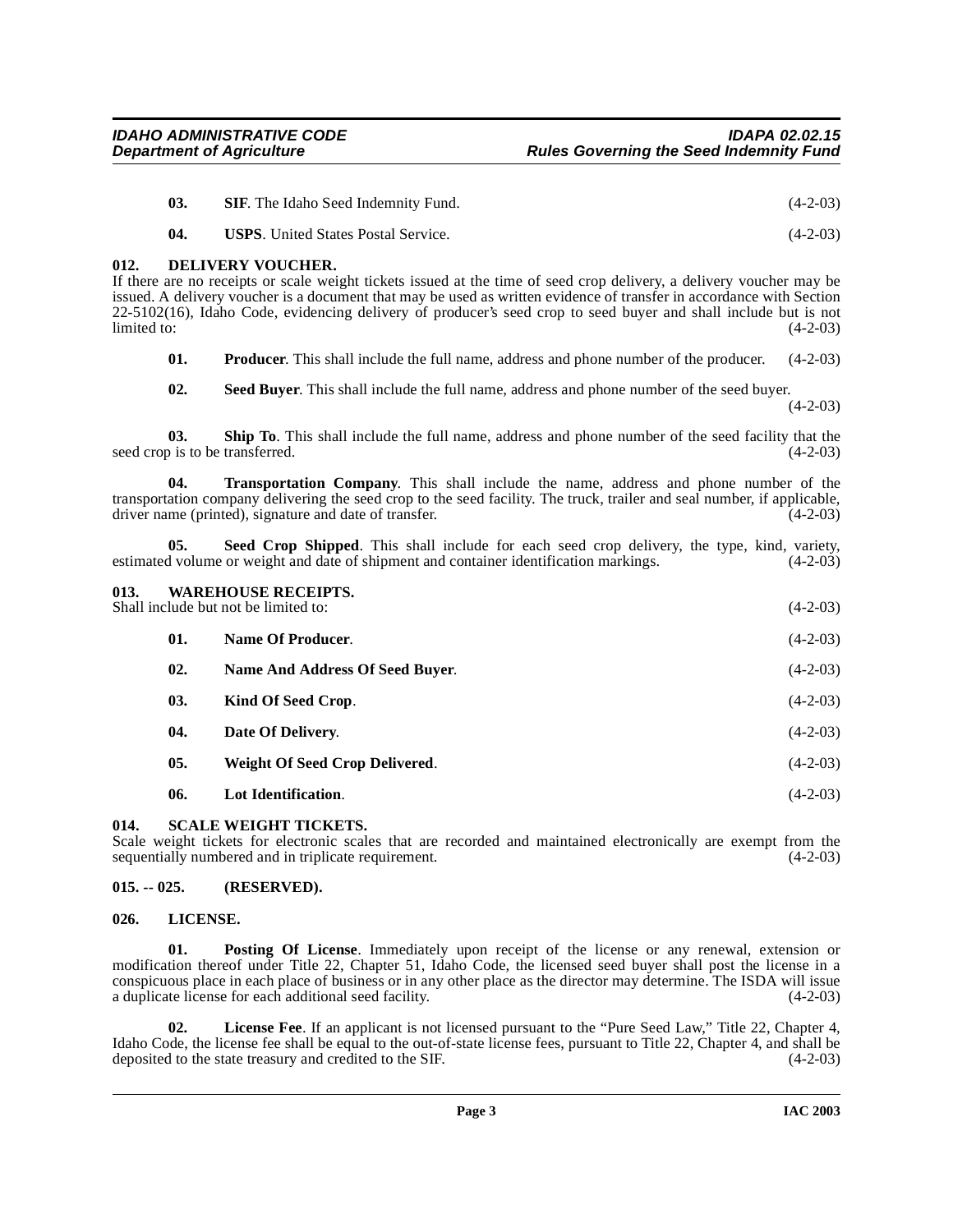<span id="page-3-14"></span>**03. Return Of Suspended Or Terminated License**. If a license issued to a seed buyer has lapsed or is suspended, revoked or canceled by the director, the license and all duplicates shall be returned to the ISDA. At the expiration of any period of suspension, revocation or cancellation, the license shall be returned to the seed buyer to whom it was originally issued and shall be posted as prescribed by Section 026, of these rules. (4-2-03)

<span id="page-3-12"></span>**04. Loss Of License**. Upon satisfactory proof of the loss or destruction of a license issued to a seed buyer, a duplicate may be issued under the same number or a new number at the discretion of the director. (4-2-03)

<span id="page-3-11"></span>**License Reinstatement Fee**. If license renewal material is received by the ISDA after the current license has expired, but no later than thirty (30) days past due, a reinstatement fee of one hundred dollars (\$100) shall be assessed. If license renewal material is received after the thirty (30) day late period it will be considered an original license application and will be assessed a license fee equal to the requirements of Section 026. The exemption for license fees in Section 22-5103(3a), Idaho Code, will not apply to license renewals that have been received by the ISDA later than thirty (30) days. Fees collected by this subsection shall be deposited in the state treasury and credited to the SIF account.  $(4-2-03)$ 

**06. Additional License Application Information**. The ISDA may request additional license information that may include, but not limited to: (4-2-03)

<span id="page-3-6"></span>

| Names of officers of corporations or limited liability companies. | $(4-2-03)$ |
|-------------------------------------------------------------------|------------|
| Company information as required in the application form.          | $(4-2-03)$ |

**c.** Outstanding producer financial obligations. (4-2-03)

<span id="page-3-10"></span>**d.** Name and address of banks that handle business accounts. (4-2-03)

**07.** License Duration. Licenses issued under the provisions of Title 22, Chapter 51, Idaho Code, 1 the 30th day of June of each year. (4-2-03) expire on the 30th day of June of each year.

## <span id="page-3-0"></span>**027. -- 035. (RESERVED).**

### <span id="page-3-7"></span><span id="page-3-1"></span>**036. AMOUNT OF BOND FOR SEED STORED FOR WITHDRAWAL.**

For the purpose of calculating the bond required pursuant to Section 22-5105, Idaho Code, the value for seed stored for withdrawal shall be calculated by either using the commonly accepted market price of similar seed crops within the same geographic location or equal to the average value of the same kind of seed crop owned by the seed buyer, whichever is greater, as determined by ISDA. (4-2-03)

## <span id="page-3-2"></span>**037. -- 046. (RESERVED).**

## <span id="page-3-13"></span><span id="page-3-3"></span>**047. MAINTENANCE OF RECORDS.**

All records and accounts required under Title 22, Chapter 51, Idaho Code, shall be kept separate and distinct from all records and accounts of any other business of the seed buyer and shall be subject to inspection by the director at any reasonable time. Electronic records may be maintained out of Idaho provided they are available for examination by the ISDA within the state at any reasonable time. the ISDA within the state at any reasonable time.

#### <span id="page-3-4"></span>**048. -- 049. (RESERVED).**

## <span id="page-3-9"></span><span id="page-3-5"></span>**050. INSURANCE REQUIREMENTS.**

**Insurance Coverage.** Pursuant to Section 22-5114, Idaho Code, the seed buyer shall maintain a commercial property policy for loss against, but not limited to: (4-2-03)

<span id="page-3-8"></span>

| a. | Loss from fire: |  | $(4-2-03)$ |
|----|-----------------|--|------------|
|    |                 |  |            |

| b. | Loss from internal explosion; | $(4-2-03)$ |
|----|-------------------------------|------------|
|----|-------------------------------|------------|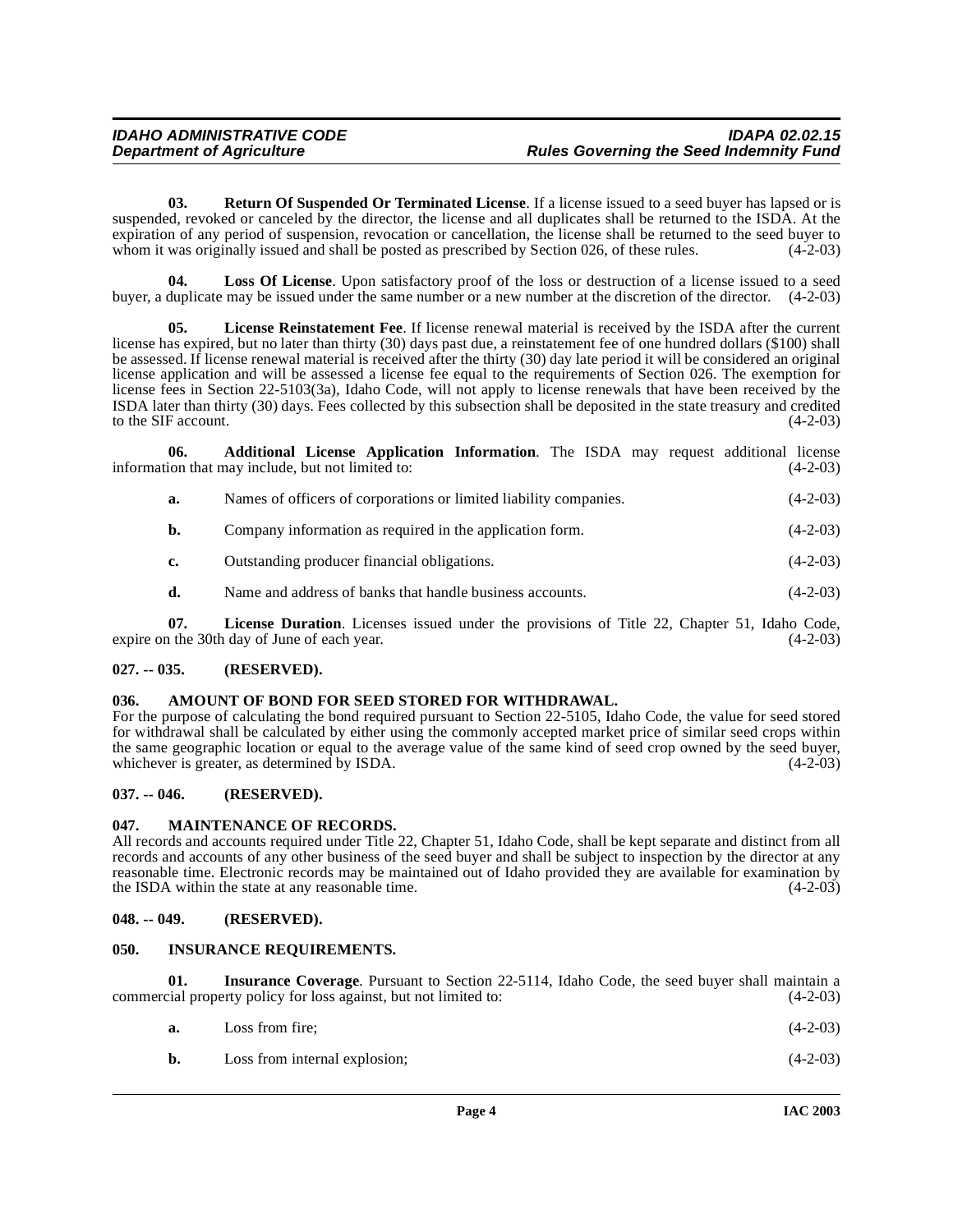|  | Loss from lightning; | $(4-2-03)$ |
|--|----------------------|------------|
|--|----------------------|------------|

<span id="page-4-10"></span><span id="page-4-6"></span>**d.** Loss from tornado. (4-2-03)

**02. Insurance Deductible**. The maximum deductible allowed for insurance required by Section 22- 5114, Idaho Code, shall be fifty thousand dollars (\$50,000). However, a larger deductible may be allowed at the discretion of the director. The request shall be submitted in writing and kept on file. (4-2-03) discretion of the director. The request shall be submitted in writing and kept on file.

**Seed Stored For Withdrawal**. The amount of insurance coverage shall be sufficient to cover the full replacement value of similar or better kind and quality of seed crop. (4-2-03)

<span id="page-4-11"></span>**04. Self-Insurance**. A request for self-insurance shall be submitted to the ISDA in writing and signed by the seed buyer or his representative. Supporting evidence of ability to pay seed crop obligations, in the event of a loss due to fire, internal explosions, lightning, or tornadoes, shall be attached to the self-insurance request. (4-2-03)

**a.** The director may accept or reject the self-insurance request. The director's findings will be in md kept on file. (4-2-03) writing and kept on file.

**b.** If a seed buyer is self-insured and the seed crop within the licensed seed buyer's facility has been damaged or destroyed, the seed buyer shall make complete settlement to all producers within thirty (30) days of the loss. Failure of the seed buyer to make such settlement shall be grounds for revocation of the seed buyer's license. If the seed buyer and producer agree to other terms, set out in writing, the settlement does not need to be made within the thirty (30) day time period. If only a portion of the seed crop is damaged, settlement may be made on a pro-rata basis to the producer.  $(4-2-03)$ 

<span id="page-4-7"></span>**05. Insurance Settlement**. When the seed crop within a licensed seed buyer's facility has been damaged or destroyed, the seed buyer shall make complete settlement to all producers having seed crops transferred to the seed buyer or stored for withdrawal within ten (10) days after settlement with the insurance company. Failure of the seed buyer to make such settlement shall be grounds for revocation of the seed buyer's license. If the seed buyer and producer agree to other terms, set out in writing, the settlement does not need to be made within the ten (10) day time period. If only a portion of the seed crop is damaged, settlement may be made on a pro-rata basis to the producer.  $(4-2-03)$ 

## <span id="page-4-0"></span>**051. -- 059. (RESERVED).**

## <span id="page-4-8"></span><span id="page-4-1"></span>**060. NONCOMPLIANCE -- REQUIREMENTS.**

If a seed buyer is not meeting its obligations to producers, does not have the ability to pay producers, or refuses to submit records and papers for lawful inspection, the ISDA shall give written notice to the seed buyer and direct the seed buyer to comply with all of the following requirements within ten (10) working days or as agreed to by the ISDA.  $(4-2-03)$  $\text{ISDA.}$  (4-2-03)

<span id="page-4-4"></span>**01. Additional Security Requirements**. If it appears the licensee does not have the ability to pay producers for seed crops transferred, or when it appears the licensee does not have a sufficient net worth to outstanding financial obligations ratio, the ISDA may require the licensee to post a bond or other additional acceptable security in the amount of two thousand dollars (\$2,000) for each one thousand dollars (\$1,000) or fraction thereof of deficiency. (4-2-03)

<span id="page-4-9"></span>**02. Provide An Audited Or Reviewed Financial Statement**. The ISDA may require the licensee to submit an audited or reviewed financial statement prepared for the current financial accounting year by an independent certified public accountant or licensed public accountant. The audited or reviewed financial statement shall be prepared in accordance with GAAP. The ISDA may request a follow-up review of the submitted financial statement.  $(4-2-03)$ 

## <span id="page-4-2"></span>**061. -- 069. (RESERVED).**

## <span id="page-4-5"></span><span id="page-4-3"></span>**070. HOW ASSESSMENTS ARE TO BE CALCULATED.**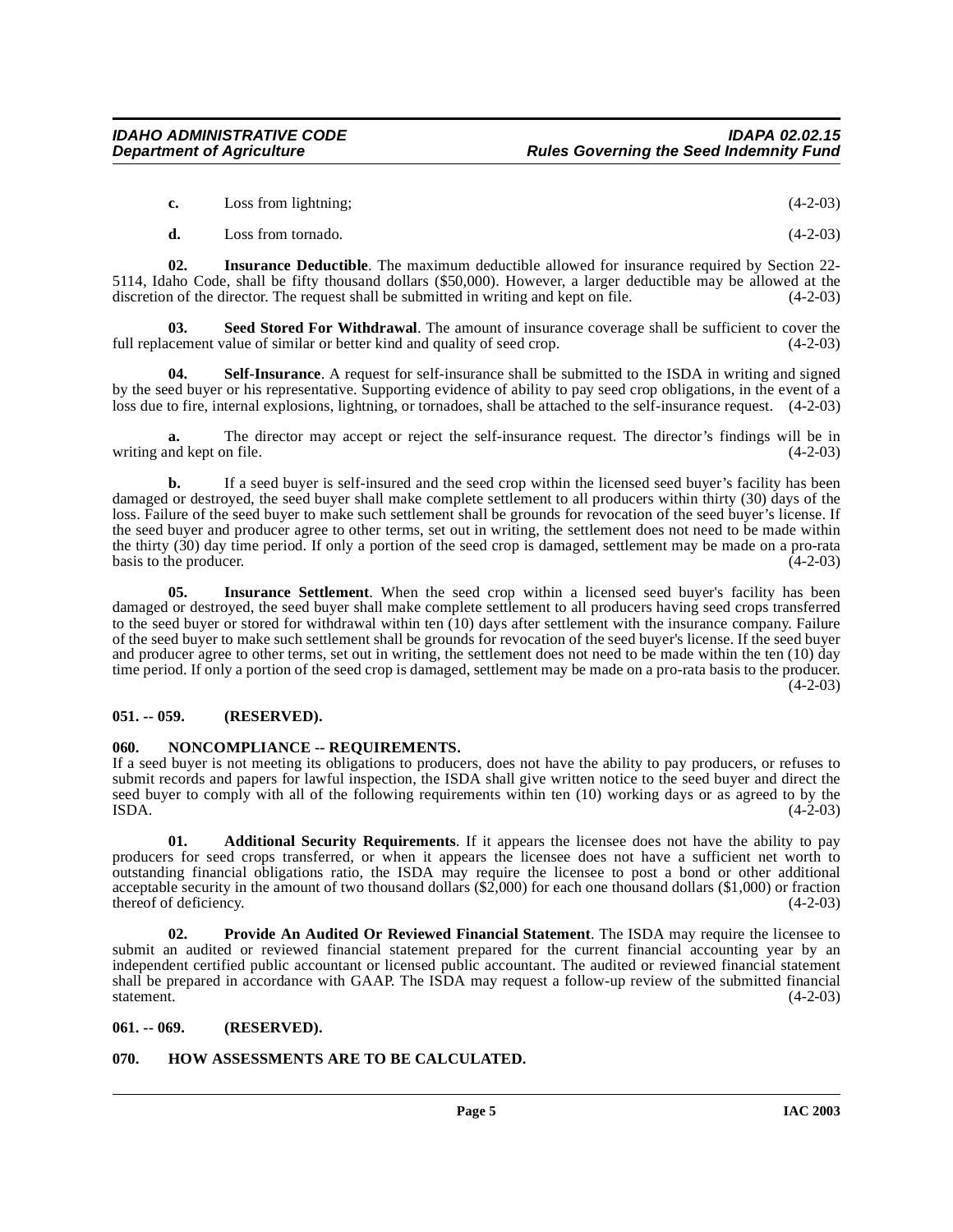Pursuant to Section 22-5121, Idaho Code, all seed buyers shall collect assessments from producers who transfer seed crop or store for withdrawal. Assessments are calculated as follows:

**01. Contract**. Assessments shall be collected on the gross dollar amount, without any deduction, owed to, or paid, or to be paid, on behalf of the producer of the seed crop. (4-2-03)

<span id="page-5-11"></span>**02.** Seed Stored For Withdrawal. On the clean or estimated clean weight at the time the seed crop is vn from the seed facility: (4-2-03) withdrawn from the seed facility:

**a.** The initial rate of assessment for cereal grain, lentil, pea, and dry edible bean and oil seed stored for withdrawal shall not exceed one hundredth (1/100) cent per pound. (4-2-03)

**b.** The initial rate of assessment for all seed crops stored for withdrawal other than seed crops pursuant to Section 070, shall not exceed one half  $(1/2)$  cent per pound.  $(4-2-03)$ 

**c.** The SIF advisory board shall review the assessment rate annually and make recommendations for as necessary, to the director. (4-2-03) change, as necessary, to the director.

**d.** If the amount of assessment for a producer on all seed stored for withdrawal made in a calendar year is calculated to be less than fifty cents (\$.50), no assessment will be collected. (4-2-03)

<span id="page-5-9"></span>**03. Incidental Costs And Expenses**. All incidental costs and expenses including, but not limited to transportation, cleaning, in and out charges, insurance, taxes and additional services or charges shall not be included in the calculation to determine the assessment. (4-2-03)

**04.** Unpaid Assessments. If any assessment is unpaid and a failure occurs, the amount of the unpaid ent will be deducted from any SIF recovery paid to the producer. (4-2-03) assessment will be deducted from any SIF recovery paid to the producer.

## <span id="page-5-0"></span>**071. -- 079. (RESERVED).**

#### <span id="page-5-7"></span><span id="page-5-1"></span>**080. COLLECTION AND REMITTANCE OF SIF ASSESSMENTS.**

SIF assessments shall be collected from obligations owed to the producer or at the time of withdrawal by the seed buyer and remitted to the ISDA. (4-2-03)

## <span id="page-5-2"></span>**081. -- 089. (RESERVED).**

#### <span id="page-5-6"></span><span id="page-5-3"></span>**090. CLAIM FORMS AND PAYMENT FROM THE FUND.**

**01.** Claim Forms. Claim forms will be provided either via the USPS, by electronic transfer by the commercial means. (4-2-03) ISDA, or other commercial means.

**02. Contract**. If the seed crop is contracted, the value of the contract price of the seed crop, at the time of payment, may be used to determine payment from the SIF. (4-2-03)

**03. Not Contracted Or Stored For Withdrawal**. If the seed crop is not contracted or stored for withdrawal, the value for payment from the SIF shall be determined by a survey of prices, for similar seed crops and similar seed facilities, within the same geographic location as the failed seed buyer. (4-2-03) similar seed facilities, within the same geographic location as the failed seed buyer.

### <span id="page-5-4"></span>**091. -- 099. (RESERVED).**

#### <span id="page-5-8"></span><span id="page-5-5"></span>**100. EXEMPTIONS.**

Producers are not eligible to participate in SIF and no assessments shall be collect from: (4-2-03)

<span id="page-5-10"></span>**01. Producers With A Financial Or Management Interest**. Producers that have a financial or management interest in a seed facility, except members of a cooperative marketing association qualified under Title 22, Chapter 26, Idaho Code. (4-2-03) 22, Chapter 26, Idaho Code.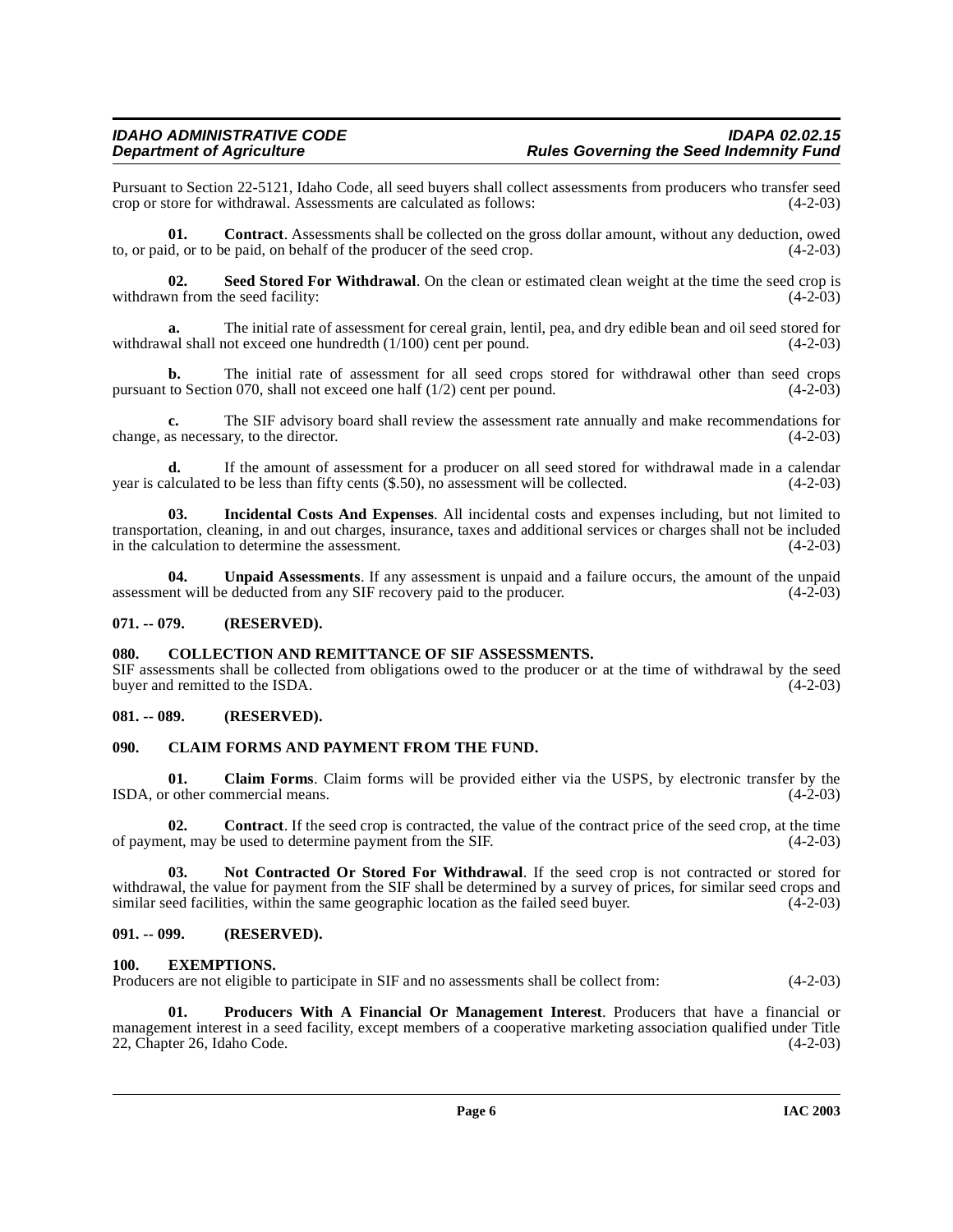<span id="page-6-2"></span>**02. Producers That Sell Or Transfer To Another Producer**. Producers that sell to another producer, which are seed buyers. (4-2-03) none of which are seed buyers.

<span id="page-6-1"></span>**03. Deliveries Or Transfers To Unlicensed Seed Facilities**. Producers that deliver or transfer seed an unlicensed facility. (4-2-03) crops to an unlicensed facility.

<span id="page-6-0"></span>**101. -- 999. (RESERVED).**